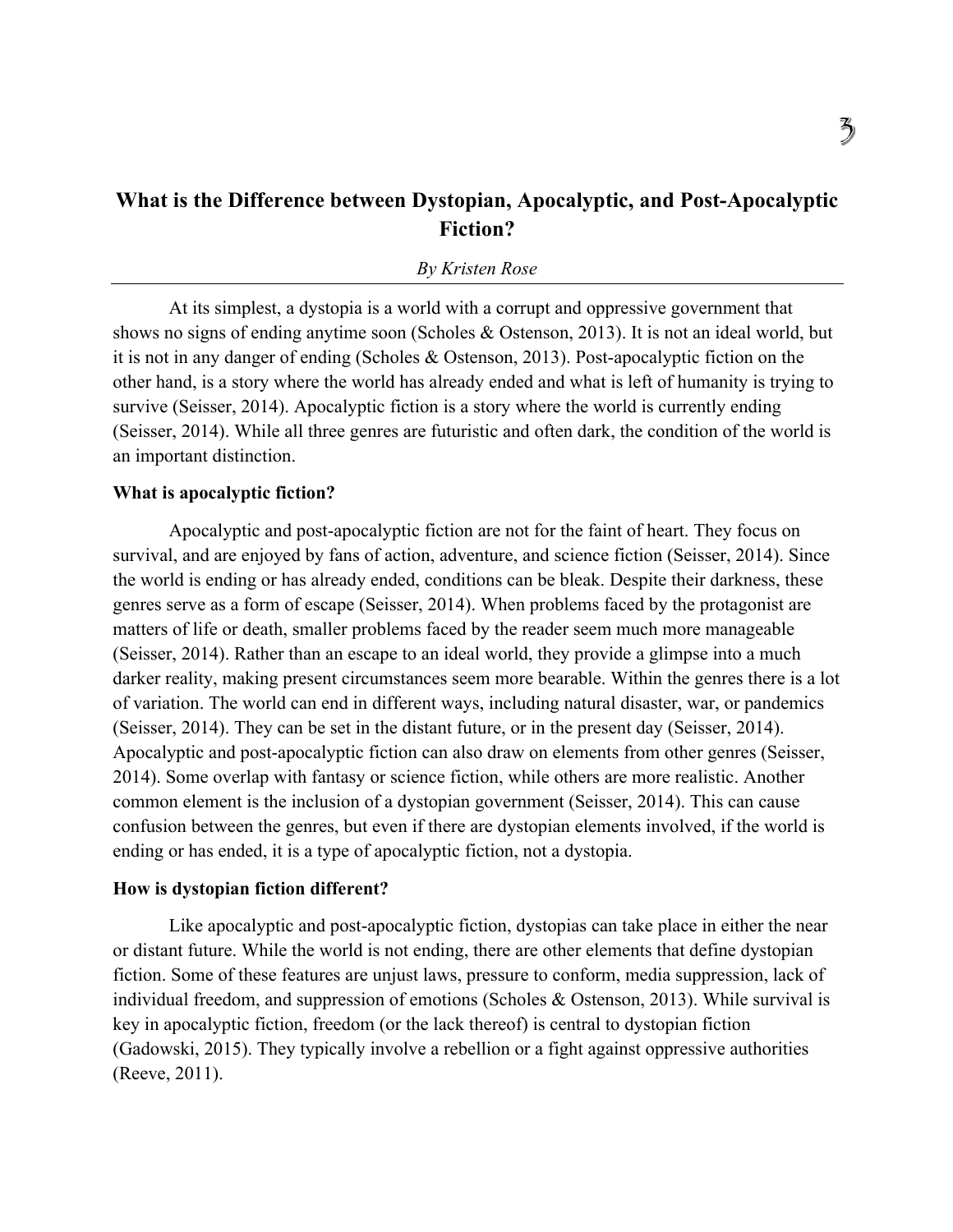Dystopian fiction is not new. It has been around since H.G. Wells and George Orwell in the early 1900s (Reeve, 2011). So why are today's teens still reading it? Like apocalyptic fiction, the dark futures of dystopia offer readers an escape (Reeve, 2011). They promote conversations of change and social reform (Vance, 2016). Dystopian fiction takes the injustices of today's world to an extreme. According to Margaret Atwood, dystopias are an unpleasant society, deliberately arranged by the government (Flood, 2020). As Reeve (2011) argues, they offer readers hope, in that we still have time to change our world before things get as bad as they are in the book. Reeve (2011) explains,

The settings [of dystopian fiction] may be nihilistic, but the message that an individual can make a difference and that courage and ingenuity can triumph even in the most dreadful circumstances, is anything but (p.36).

While apocalyptic, post-apocalyptic, and dystopian fiction have their differences, all three genres encourage critical thinking and show readers the difference that an individual can make (Vance, 2016). They are valuable genres that have inspired teen readers for decades. For some book recommendations from each genre, see the chart below.

| <b>Dystopian Fiction</b>                   | <b>Apocalyptic Fiction</b>                      | <b>Post-apocalyptic Fiction</b>   |
|--------------------------------------------|-------------------------------------------------|-----------------------------------|
| PAOLA MENDOZA & ABBY SHEI                  |                                                 |                                   |
| https://tinyurl.com/adx9uszk               | https://tinyurl.com/4kraupzc                    | https://tinyurl.com/yxbkamcr      |
| Sanctuary by Paola                         | <b>Shatter Me</b>                               | The Sound of Stars                |
| Mendoza and Abby Sher                      | by Tahereh Mafi                                 | by Alechia Dow                    |
| THE<br>GRACE<br>YEAR<br><b>KIM LIGGETT</b> |                                                 | VICTORIA LEE                      |
| https://tinyurl.com/8ssum4rz               | https://tinyurl.com/6npfpbhc                    | https://tinyurl.com/wj5jynk2      |
| The Grace Year<br>by Kim Liggett           | Dry by Neal Shusterman<br>and Jarrod Shusterman | The Fever King<br>by Victoria Lee |